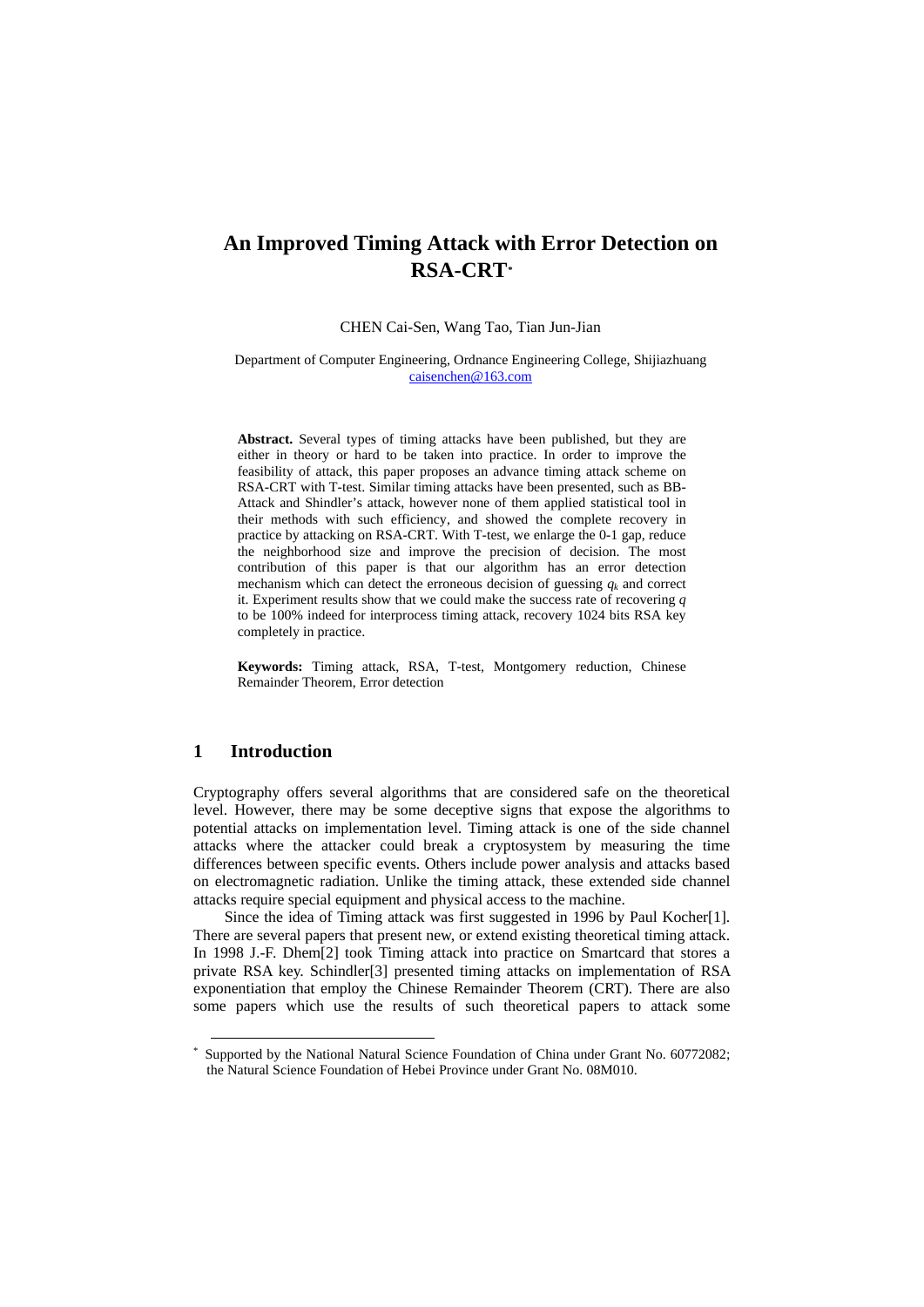algorithms in practice. OpenSSL is a well-known free (open source) crypto library which is often used on Apache Web Servers to provide SSL functions. In 2003 Brumley and Boneh[4] demonstrated that timing attacks can reveal RSA private keys from an OpenSSL-based web server over a local network. In 2005, Onur Aciimez and Shindler[5] proposed an efficient attack on RSA implementations that use CRT with Montgomery's multiplication algorithm, and suggested a general improvement of the decision strategy.

Although there are several implementation of RSA algorithm, such as the wellknown left to right square and multiply, CRT algorithm. Here we only focus on the timing attack on RSA-CRT. These timing attack algorithm mostly guess the secret key bit by bit. The advantage of this technique is that it is fast, there are some disadvantages. One is that the attacker couldn't begin guess the bit of q from the first one, Schindler began at the fifth bit, the first few bits are assumed to be determined by BB-attack, in fact they are to be found by using exhaustive search, this will be explained latter, then using the timing attack to guess the remaining bits of q. However, only one of the 31 exhaustive searches makes sense. The other one is that if one single bit is guessed wrongly using timing attack, the following work is meaningless and time consuming, because the next bit to be guessed is based on the hypothesis that the former bits have been guessed correctly, it will not get the correct key. In this paper we propose an advanced algorithm that has an error-detection mechanism. Basically, our algorithm is using statistical data collected by timing measurements to detect the error guess. The experiment result shows that this algorithm could detect the error guess and is an improvement of reducing the number of samples, by a factor of more than 30 for complete recovery key in practice. The most important contribution is, that we improve the feasibility of timing attack on RSA.

The remainder of the paper is structured as follows. Section 2 gives an overview of timing attack, describes the RSA implementation that we are going to use to demonstrate our algorithm, and briefly describes the Chinese Remainder Theorem and Montgomery multiplication algorithm, and explains the statistical tools we are going to use. The general idea of Timing attack on RSA-CRT is introduced in Section 3. Section 4 presents our improved algorithm in details. In Section 5, implementation details are addressed, and the complexity analysis and comparison are discussed between the former attacks and our algorithm. Section 6 is the conclusion.

## **2 Preliminaries**

## **2.1 Timing Attack**

Implementations of cryptographic algorithms often perform computations in nonconstant time, due to performance optimizations. If secret parameters are involved in such operations, these timing variations can leak some information and provided enough knowledge of the implementation is at hand, a careful statistical analysis could even lead to the total recovery of these secret parameters. This idea was firstly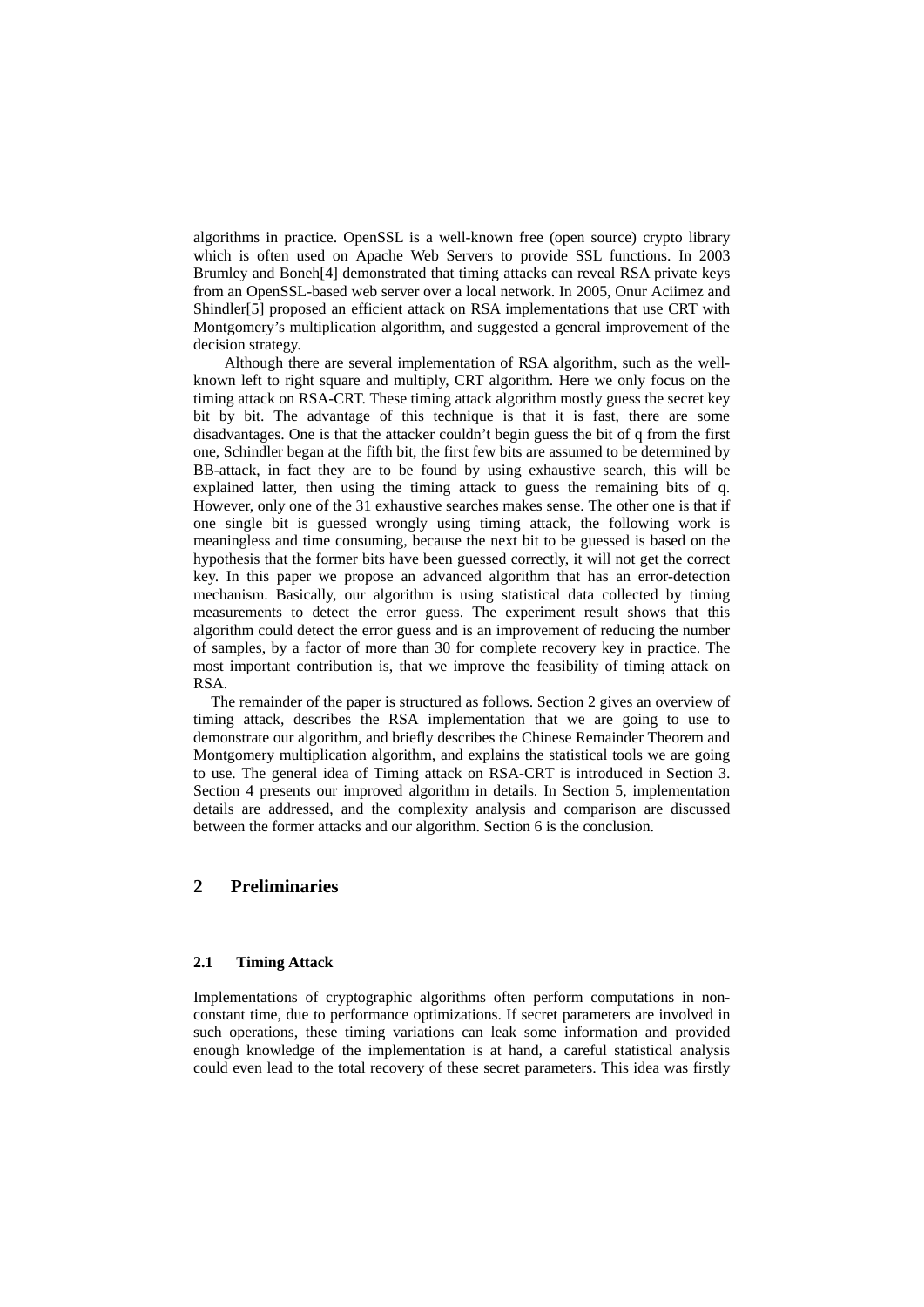proposed by Kocher[1].

Timing attack is one of the Side Channel Attack, it is essentially a way of obtaining some user's private information by carefully measuring the time it takes the user to carry out cryptographic operations. The attacker could measure and use time differences between specific event in the system, once enough information is available, the cryptosystem could be broken. The more accurate the measurements of the attacker are, the errors are smaller, and the fewer time measurements are required.

## **2.2 Implementation of RSA**

#### 2.2.1 RSA

To date, RSA algorithm is still the most popular and secure pubic-key cryptographic system[6]. It is proposed by Rivest, Shamir and Adleman in 1977. Let p and q be two distinct large random primes. The modulus n is the product of these two primes:  $n=p^*q$ . Euler's totient function of n is given by  $\phi(n) = (p-1)(q-1)$ . And then select a number  $1 \le e \le \phi$ hi(*n*), where phi(*n*)=(*p*-1)\*(*q*-1), such that  $gcd(e,phi)$ =1, and compute *d* with  $d^*e=1$  mod phi(*n*) using the extended Euclidean algorithm. Here e is the public exponent and d is the private exponent. The encryption is performed by computing  $C=M^e \pmod{n}$ , where *M* is the plaintext and *C* is the ciphertext from which the plaintext M can be computed using  $M = C<sup>d</sup>$  (mod n).

#### 2.2.2 Chinese Remainder Theorem

The heart of RSA decryption is a modular exponentiation  $M = C<sup>d</sup>$  (mod *n*). OpenSSL uses the Chinese Remainder Theorem to perform this exponentiation. The CRT is described as follows [6].

| <b>Algorithm 1</b> Chinese Remainder Theorem |  |  |  |
|----------------------------------------------|--|--|--|
|----------------------------------------------|--|--|--|

| Input: $p, q, d, n$ and C                                            |
|----------------------------------------------------------------------|
| 1: $C_p = C^{d \mod(p-1)} \mod p$ , $C_a = C^{d \mod(q-1)} \mod q$ ; |
| 2: $u = q(q^{-1} \mod p)$ , $v = p(p^{-1} \mod q)$ ;                 |
| 3: $M = CRT_{(p,q)\to n}(C_p, C_q) = u.C_p + v.C_q \mod n$ ;         |
| 4: Return $M_{\circ}$                                                |

RSA decryption with CRT gives up to a factor of four speedup than normal modular exponentiation, such as left to right square and multiply, making it essential for competitive RSA implementations. RSA-CRT is not vulnerable to Kocher's original timing attack. However, since RSA-CRT uses the factor of N, once the factorization of N is revealed, it is easy to obtain the private key d by computing  $d=e^{\frac{1}{2}}$  $\frac{1}{2}$  mod phi $(n)$ .

#### 2.2.3 Montgomery Multiplication

The sliding windows exponentiation algorithm performs a modular multiplication at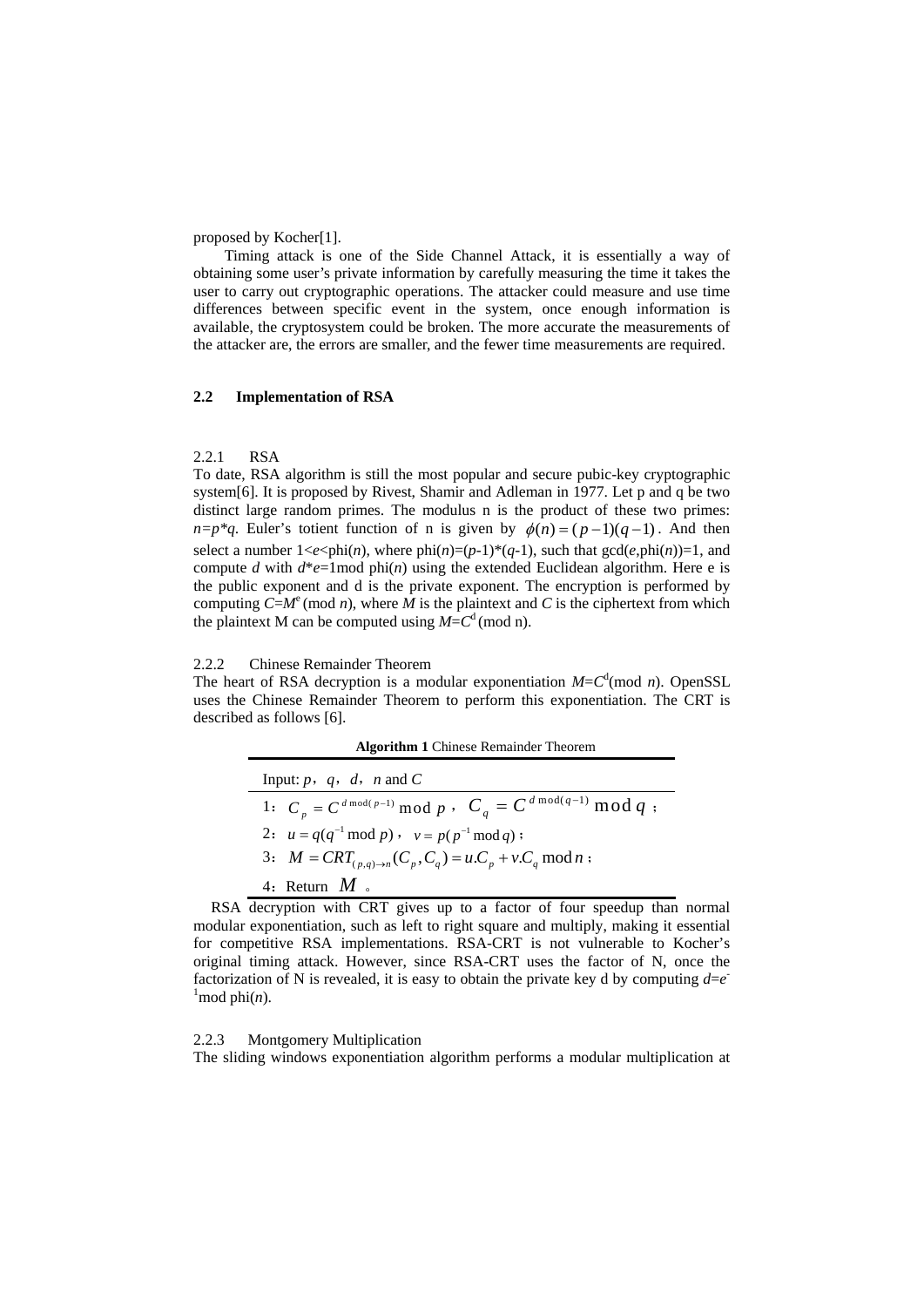every step. Montgomery Multiplication (MM) is discovered by Peter Montgomery[7] in 1985. It is the most efficient algorithm to compute modular multiplications during a modular exponentiation. It uses additions and divisions by powers of 2, which can be accomplished by shifting the operand to the right, to calculate the result. Since it eliminates time consuming integer divisions, the efficiency of the algorithm is very high.

Montgomery Multiplication is used to calculate<br> $Z = abR^{-1} (mod n)$ 

Where R is a constant power of 2,  $R > n$ , and  $R^{-1}$  is the inverse of R in module n. A conversion to and from n-residue format is required to use this algorithm. Hence, it is more attractive to use it for repeated multiplications on the same residue, just like modular exponentiations. In order to use Montgomery reduction all variables must first be put into Montgomery form which transforms number x into *xR*(mod *q*). So *x* and *y* can be multiplied as:  $xR^*bR = cR^2$ . Then, use the fast Montgomery reduction algorithm, to compute  $cR^*R^{-1}=cR \pmod{q}$ . Note that the result is also in Montgomery form, and thus can be directly used in subsequent Montgomery operations. At the end of the exponentiation algorithm the output is put back into standard form by multiplying it by  $R^{-1}$ mod q. Montgomery Multiplication Algorithm is shown in Figure 1. The conditional subtraction s-n is called 'extra reduction' [7].

| <b>Algorithm 2 Montgomery Multiplication Algorithm</b> |  |  |
|--------------------------------------------------------|--|--|
|--------------------------------------------------------|--|--|

| Input: $X, Y$                                   |  |  |  |  |
|-------------------------------------------------|--|--|--|--|
| $S=MM(X,Y)=XYR^{-1}(\text{mod }n)$              |  |  |  |  |
| $S=0$ :<br>1.                                   |  |  |  |  |
| 2.<br>for $i=0$ to $n-1$ do                     |  |  |  |  |
| 3.<br>if $X_i$ is 1 then                        |  |  |  |  |
| 4.<br>$S = S + Y$                               |  |  |  |  |
| 5.<br>end if                                    |  |  |  |  |
| 6.<br>if S is an odd number then                |  |  |  |  |
| 7. $S=S+N$                                      |  |  |  |  |
| 8.<br>end if                                    |  |  |  |  |
| 9.<br>Shift right the binary form of S with one |  |  |  |  |
| position                                        |  |  |  |  |
| 10. end for                                     |  |  |  |  |
| 11. if $S \geq n$ then                          |  |  |  |  |
| 12. $S = S - n$                                 |  |  |  |  |
| 13. end if                                      |  |  |  |  |

#### **2.3 Statistical tool**

In this section, the statistical tools that used in our improved algorithm. The most important tool is the two-sample unpooled T-test. We describe the aim and the main characteristic of T-test. In this paper we use the output values for decision making on the key bits during the data analysis phase of timing attack.

Two-sample unpooled T-test [8] aims to analyze the means of samples from two independent populations. The null hypothesis states that there are no differences between the means of the different groups. The alternative hypothesis is that any of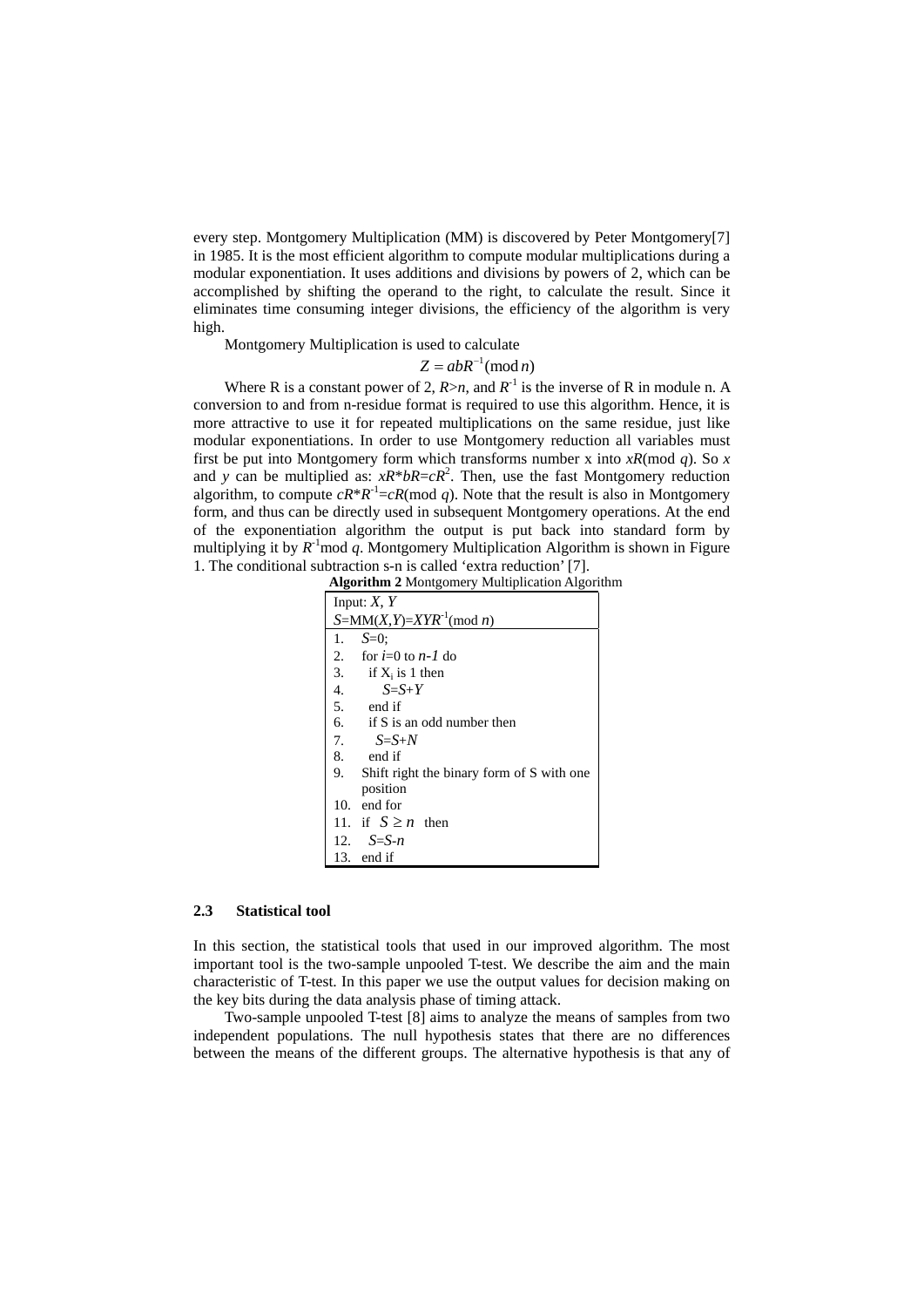the group means differ from the others[9]. T-test aims to test the rejection region.

$$
H_0: \mu_1 - \mu_2 = \delta \cdot H_1: \mu_1 - \mu_2 \neq \delta
$$

The t-test function is given in Equation 1 as follow.

$$
t = \frac{(\bar{x}_1 - \bar{x}_2) - (\mu_1 - \mu_2)}{s_{\omega} \sqrt{\frac{1}{n_1} + \frac{1}{n_2}}}
$$
 (1)

Where  $s = \frac{(n_1 - 1)s_1^2 + (n_2 - 1)s_2^2}{(n_1 - 1)s_1^2 + (n_2 - 1)s_2^2}$  $1 + \frac{1}{2}$  $(n_1-1)s_1^2 + (n_2-1)$  $s_{\omega} = \frac{(n_1 - 1)s_1^2 + (n_2 - 1)s_2^2}{n_1 + n_2 - 2}$ ,  $s_{\omega} = \sqrt{s_{\omega}^2}$ ,  $\overline{x}_1$  and  $\overline{x}_2$  are the estimated

means of the two samples.

Given a confidence level  $\alpha$ , it is possible to calculate a two-sided confidence interval with an upper and a lower bound value using the t-test function. If the null hypothesis is true, then the absolute values of these bounds are equal. If the test function output a value within the confidence interval, then the null hypothesis is accepted. If the test function results a value outside the confidence interval, then mean values are considered significantly different. When  $H_0$  is true, the form of rejection region is described as follow.

$$
\frac{(x_1 - x_2) - (\mu_1 - \mu_2)}{s_{\omega} \sqrt{\frac{1}{n_1} + \frac{1}{n_2}}} \ge k \quad \text{Where} \quad K = t_{\alpha/2}(n_1 + n_2 - 2) \quad \text{rejection region is}
$$
\n
$$
|t| \ge t_{\alpha/2}(n_1 + n_2 - 2).
$$

## **3 General idea of Timing Attack on RSA-CRT**

As shown in the Algorithm 2, the timing difference is depended whether the extra reduction step is taken. The key relevant fact about Montgomery reduction is at the end of the reduction one checks whether the output  $cR$  is greater than  $q$ . If so, one subtracts q from the output to ensure that the output cR is in the rang  $[0, q)$ . The timing difference depended on different inputs. Because Schindler noticed that the probability of an extra reduction during an exponentiation  $g<sup>d</sup>$  (mod n) is proportional to how close *g* is to  $q[3]$ . He showed that the probability for an extra reduction is given in Equation 2:

$$
Pr[extra reduction] = \frac{g \mod q}{2R}
$$
 (2)

Consequently, as *g* approaches either factor *p* or *q* from below, the number of extra reductions during the exponentiation algorithm greatly increases. At exact multiples of *p* or *q*, the number of extra reductions drops dramatically. This relationship is showed in Figure 2[3], with the discontinuities appearing at multiples of *p* and *q*. By detecting timing differences that result from extra reductions we can tell how close g is to a multiple of one of factors.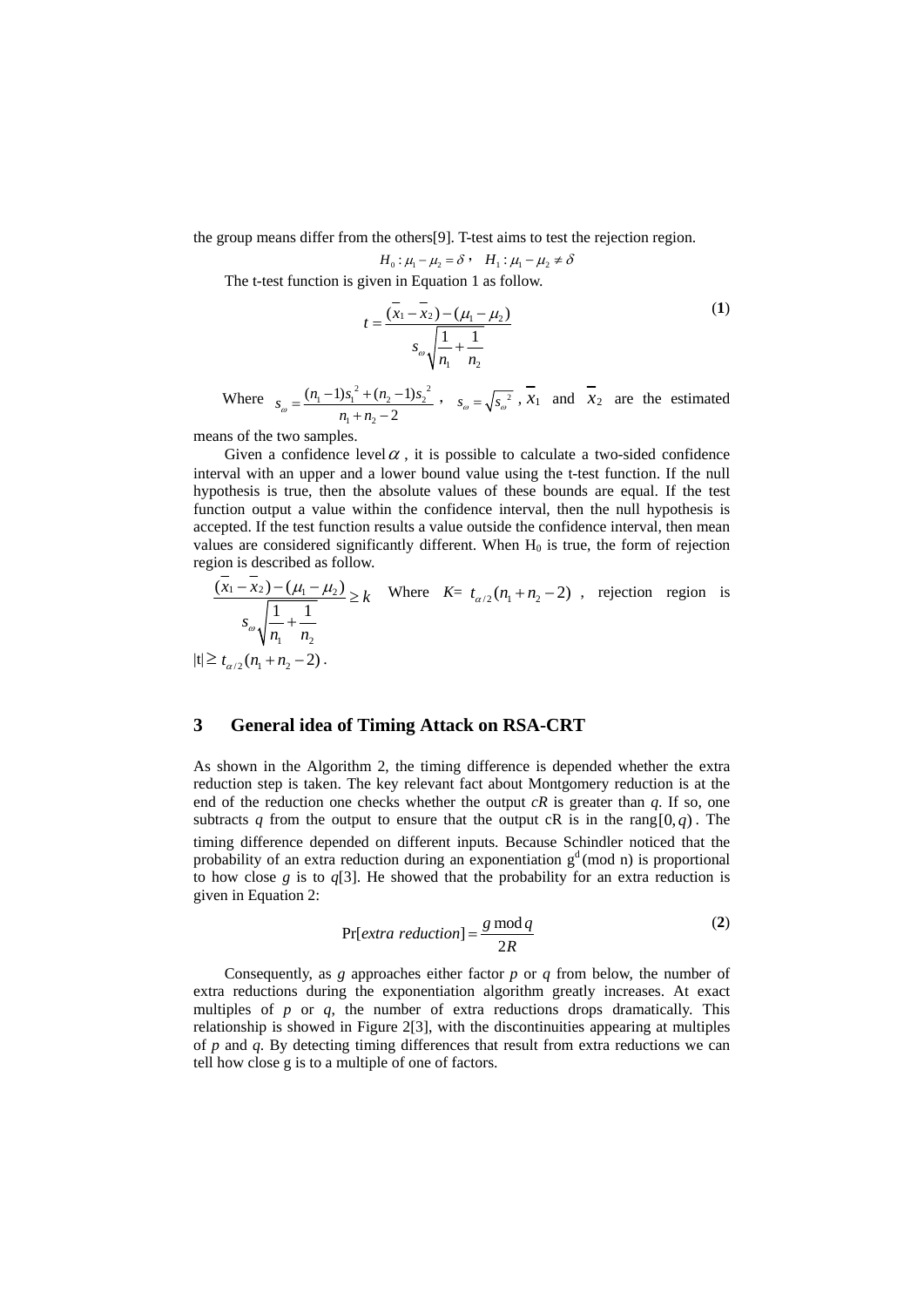

**Figure 2** Number of extra reductions in a Montgomery reduction as a function of the input g

As showed in Figure 2, when  $g_1 < q < g_2$ , the difference of the number of Montgomery reduction between  $g_1$  and  $g_2$  is larger than the situation that  $g_1 < g_2 < q$ . So we can reduce the search space of *q* by measuring the timing difference between  $g_1$ and *g*2. This is the basic idea of timing attack on RSA-CRT.

BB-Attack[4] exploits the multiplications  $MM(temp, \overline{y}_{1,q}; q)$  that are carried out in the exponentiation phase of Sliding Window Exponentiation. Let assume that the attacker has gotten the most significant  $k$  bits, he tries to recover  $q_k$ , where  $q=(q_0, q_1, \ldots, q_{511})$ . The attacker generates g and  $g_i$ , where  $g=(q_0, q_1, \ldots, q_{k-1}, 0, 0, \ldots, 0)$  and  $g_i=(q_0,q_1,\ldots,q_{k-1},1,0,\ldots,0)$ . Note that there are two possibilities for *q*:  $g < q < g_i$  (when  $q_k=0$  or  $g \le g_i \le q$  (when  $q_k=1$ ). He decides  $q_k$  is 0 or 1 by determining the decryption time  $t_1 = T(g) = Time(u_g^d \mod n)$  and  $t_2 = T(g_i) = Time(u_g^d \mod n)$ , where  $u_g = g^*R^d$ <sup>1</sup>(mod *n*) and  $u_{gi}=g_i*R^{-1}$ (mod n). If  $q_k$  is 0, as shown in Figure 2,  $g < q < g_i$ , then  $|t_1-t_2|$ must be "large", otherwise  $|t_1-t_2|$  must be "small", which implies that  $q_k$  is 1. BB-Attack does not only compare the timings for  $gR^{-1}$ (mod n) and  $g_iR^{-1}$ (mod n), but also uses the whole neighborhoods of *g* and  $g_i$ , ie.,  $N(g,N) = \{g,g+1,\ldots,g+N-1\}$  and  $N(g_i, N) = \{g_i, g_i+1, \ldots, g_i+N-1\},$  respectively. The parameter *N* is called the neighborhood size. We difine  $T_g$  and  $T_{gi}$  as the time to compute g and  $g_i$  with sliding windows when considering a neighborhood of values, calculated as follow.

$$
T_g = \sum_{i=0}^{N} DecryptTime((g+i)*R^{-1}(\text{mod } n))
$$

$$
T_{g_i} = \sum_{i=0}^{N} DecryptTime((g_i+i)*R^{-1}(\text{mod } n))
$$

The attacker could decide whether  $q_k$  is 0 or 1 depending on the relationship of the value of  $|T_{g}-T_{g}|\$  and a criteria  $\triangle$ ,  $\triangle$  is build by the attack. If  $|T_{g}-T_{g}|\rangle\triangle$ ,  $q_k$  is 0, else  $q_k$  is 1. Repeat the former steps to guess the remaining bits of  $q$ , if the upper half of the bit representation of either *p* or *q* to factorize n by applying a latticebased algorithm[9].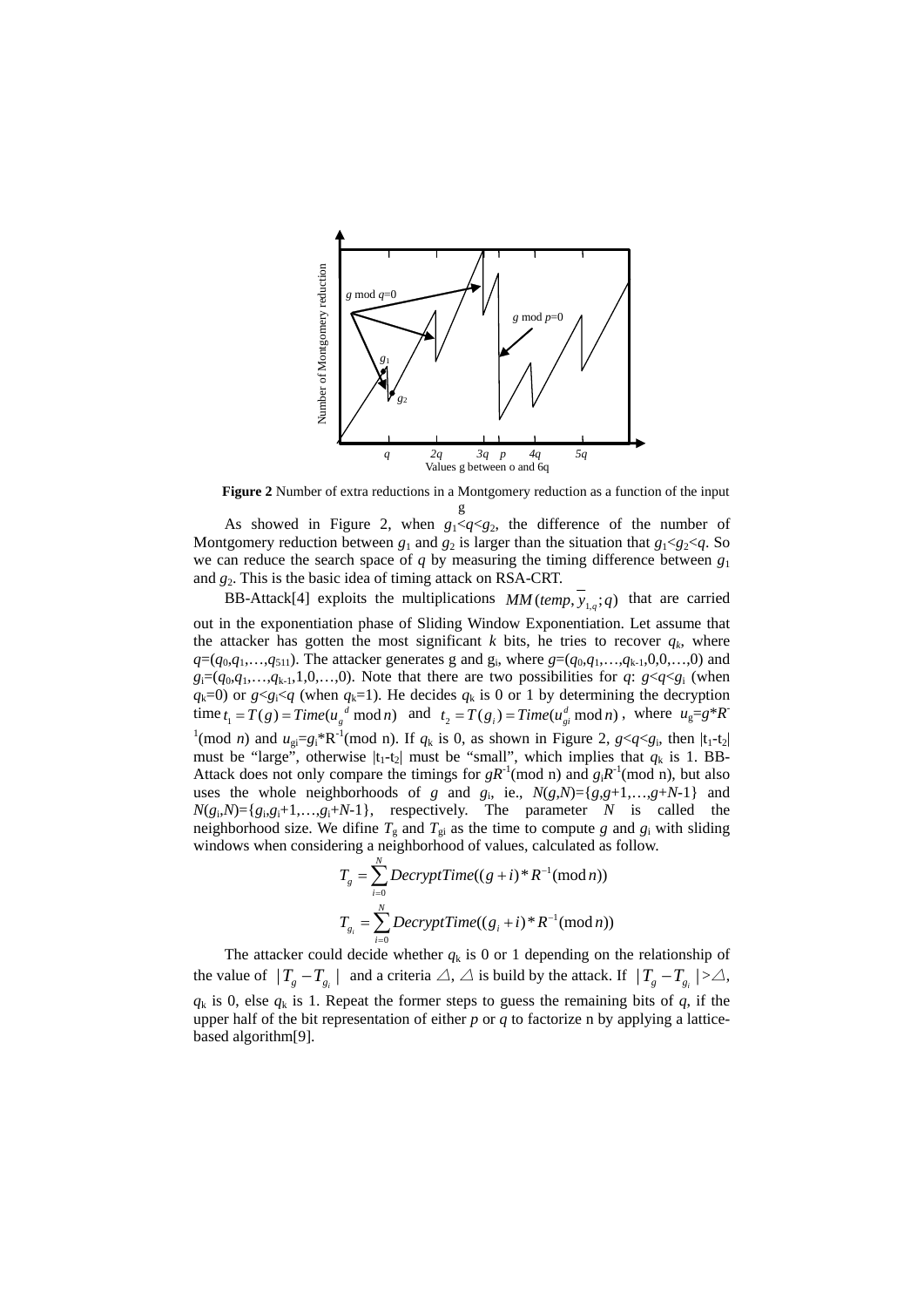More details about BB-Attack can be found in [4]. Whereas Schindler's attack exploits the multiplications with the second power of the base(multiplied with R) in the initialization phase of the table, more detail can be found in [5].

## **4 Improved Timing Attack with Error Detection**

#### **4.1 A new attack model using analysis of T-test with Measurements**

This paper we propose a new timing attack model on RSA-CRT, using the statistical tool, such as T-test function, we using the T value instead of  $|T_a - T_a|$  which is used

by BB-Attack to decide whether the  $q_k$  is 1 or 0. The values generated by the T-test function need to be analyzed before using them in the decision making on the correctness of guess. According to T-test function, when the difference between the means of two groups, the T value will within the confidence interval, otherwise outside the confidence interval. Suppose we already get the top *k*-1 bits of *q*, Let *g* be an integer that has the same top  $k-1$  bits as  $q$  and the remaining bits of  $g$  are 0, and  $g_i$ is the same of *g*, except the *k*'th set to 1, in our new attack model, we recover the *k*'th bit of q as follows:

- 1. if the k'th bit of q is 1, then  $g < g_i < q$ , Otherwise,  $g < g_i < q$ . g<q<g<sub>i</sub>.<br>2. Compute R and R<sup>-1</sup>, and build he u<sub>g</sub> and u<sub>gi</sub>, ug=g\*R<sup>-1</sup>(mod
- n),  $u_{gi}=g_i*R^{-1}(\text{mod }n)$ , This step puts  $g^i$  and  $g_i$  into Montgomery form.
- 3. Measuring the time to decrypt both  $u_g$  and  $u_{gi}$ , using a neighborhood size N, we will get two samples:  $T = [T_1, T_2, ..., T_N]$  and  $T' = [T'_1, T'_2, ..., T'_N]$ , where  $T_i = \text{Decryption}(u_a)$ , and  $T_i$  = DecryptTime( $u_{ai}$ ).
- 4. Calculate the T value of *T* and *T* ' using Equation 2. If  $g < g<sub>i</sub>$ , the T value will outside the confidence interval. Thus we use the T value as an indicator for the k'th bit of q.

So we also build a criteria  $\triangle t$  according to the confidence interval, if  $T_k > \triangle t$ , we guess  $q_k$  is 0, else  $q_k$  is 1.

Our attack model has several advantages on the previous ones, using the T value can enlarge the 0-1 gap when  $q_k$  is 0, where the 0-1 gap is the time difference $|T_{g} - T_{g}$ . so we can reduce the neighborhood size, improving the accuracy of guess and the efficiency of attack. Using our attack model, we enlarge the 0-1 gap by a factor of about 2 over BB-Attack, reducing the neighborhood size from 400 into the rang [250,300] for key of different length.

The most interesting feature for the new attack model is its error detection mechanism. With this mechanism, we make timing attack on RSA more practical than previous ones. This will be proposed in the next section.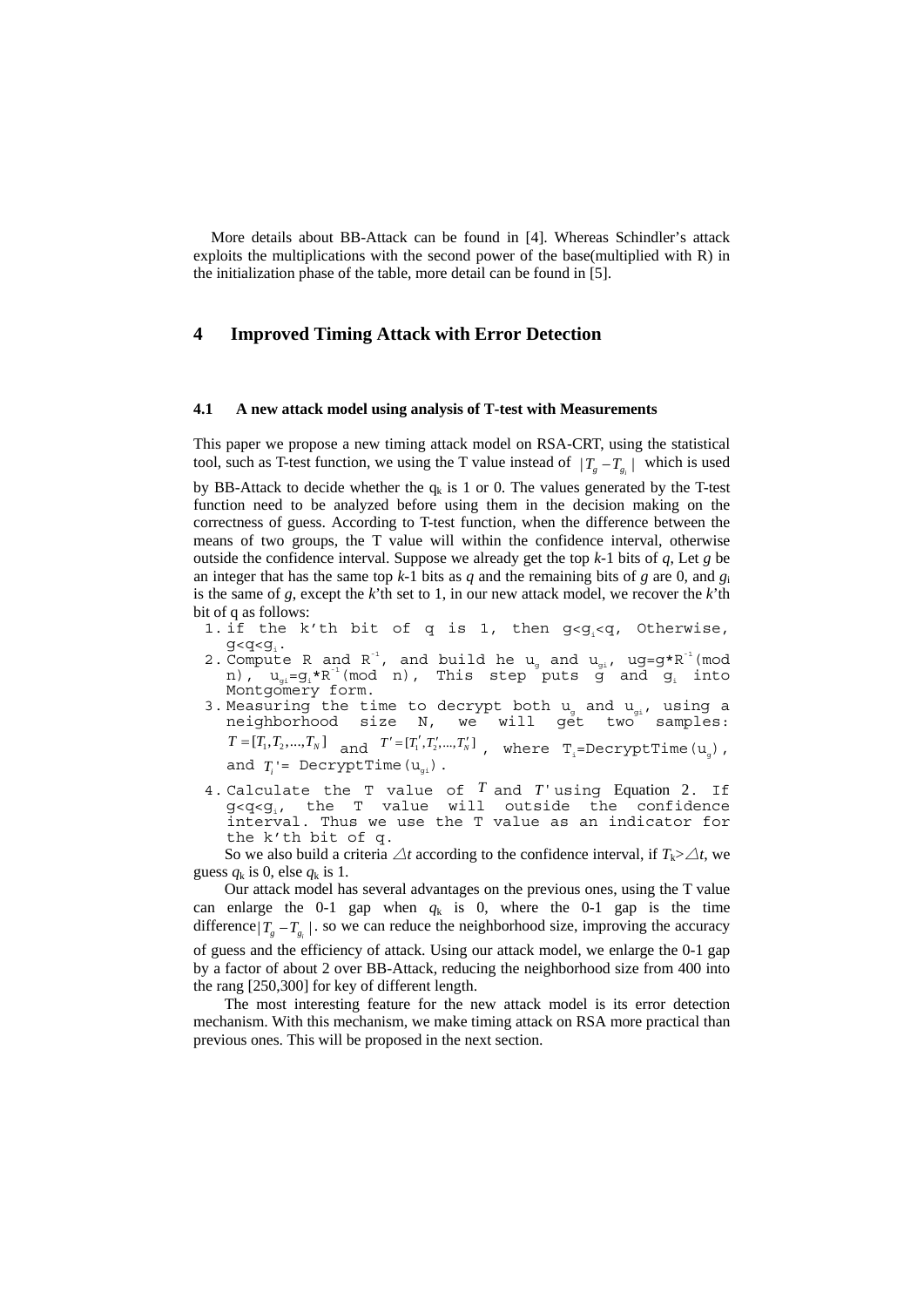#### **4.2 Algorithm with error detection**

There are some important problems about the previous timing attack, it is difficult to take into practice. Those timing attack algorithms mostly guess the secret key bit by bit. The advantage of this technique is that it is fast, there are some disadvantages. One is that the attacker couldn't begin guess the bit of  $q$  from the first one, Schindler began at the fifth bit, even more the top bits are supposed to be known. The first few bits are assumed to be determined by BB-Attack. Because when the number of the known bits of *q* is small, the difference between *g* and *g*i are large, as shown in Figure 2, when the 0-1 gap is small, we can't decide the value of  $q_k$  is 0 or 1. Hence, they are to be found by using exhaustive search, then using the timing attack to guess the remaining bits of *q*. However, only one of the 31 exhaustive searches makes sense. The other problem is that if one single bit is guessed wrongly using timing attack, the following work is meaningless and time consuming, because the next bit to be guessed is based on the hypothesis that the former bits have been guess correctly. Suppose we made an erroneous decision for the value of  $q_k$ . Since the bit guessed of  $q_k$  is based on the hypothesis that  $\{q_0, q_1, \ldots, q_{k-1}\}$  is guessed correctly, we attempt to decide whether  $q_k$  is 1 or 0 will thus not make sense, and the criteria we build will both be meaningless. This remains true for the following bits.

The remarkable mechanism of our attack is that it has an error detection mechanism. We find that if the bit of  $q_{k-1}$  is guessed wrongly, then one of the two inequations  $g < g_i < q$  and  $q < g < g_i$  will be always true. As shown in figure 2, the  $|T_{g} - T_{g_i}|$  will always be "small", in addition, we enlarge the 0-1 gap, so the next |  $|T_a - T_a|$  will be always "small". Normally, there aren't 10~20 continuous 1 bits in the random private key of OpenSSL's RSA implementation, the error detection is based on this fact. If appearing a number of continuous "small" 0-1gaps during the timing attack, we decide that an erroneous choice has happened. We also propose an error correction policy using the observation of 0-1 gap distributing.

#### **4.3 Error Correction Policy**

When using the error correction policy, success rate of recovering q will be improved. It is necessary to find a way to make the attack robust against an as big error proportion as possible. Errors are always detected based on some criterion value. We decided to use a criterion based on the decision criterion for the next bit value after many trials.

We try to find a solution of the first problem of the previous timing attack, suppose we want to guess the top 5 bits of q by timing attack, So we enumerate 31 instance of the top 5 bits of q, but only one instance makes meaning. For every 31 instance, if we find that there are  $10~20$  continuous "small"  $0$ -1gaps in one instance, we decide this instance is meaningless, stop the attack for this instance and try the next instance. Using this solution we get the first top 5 bits of *q*, but nor for every instance we try the whole timing attack, it is quite time-consuming.

For the second problem, the solution is similar to the first one. We trace the decision criterion back from the first bit  $Q_1$  which the continuous "small" 0-1gaps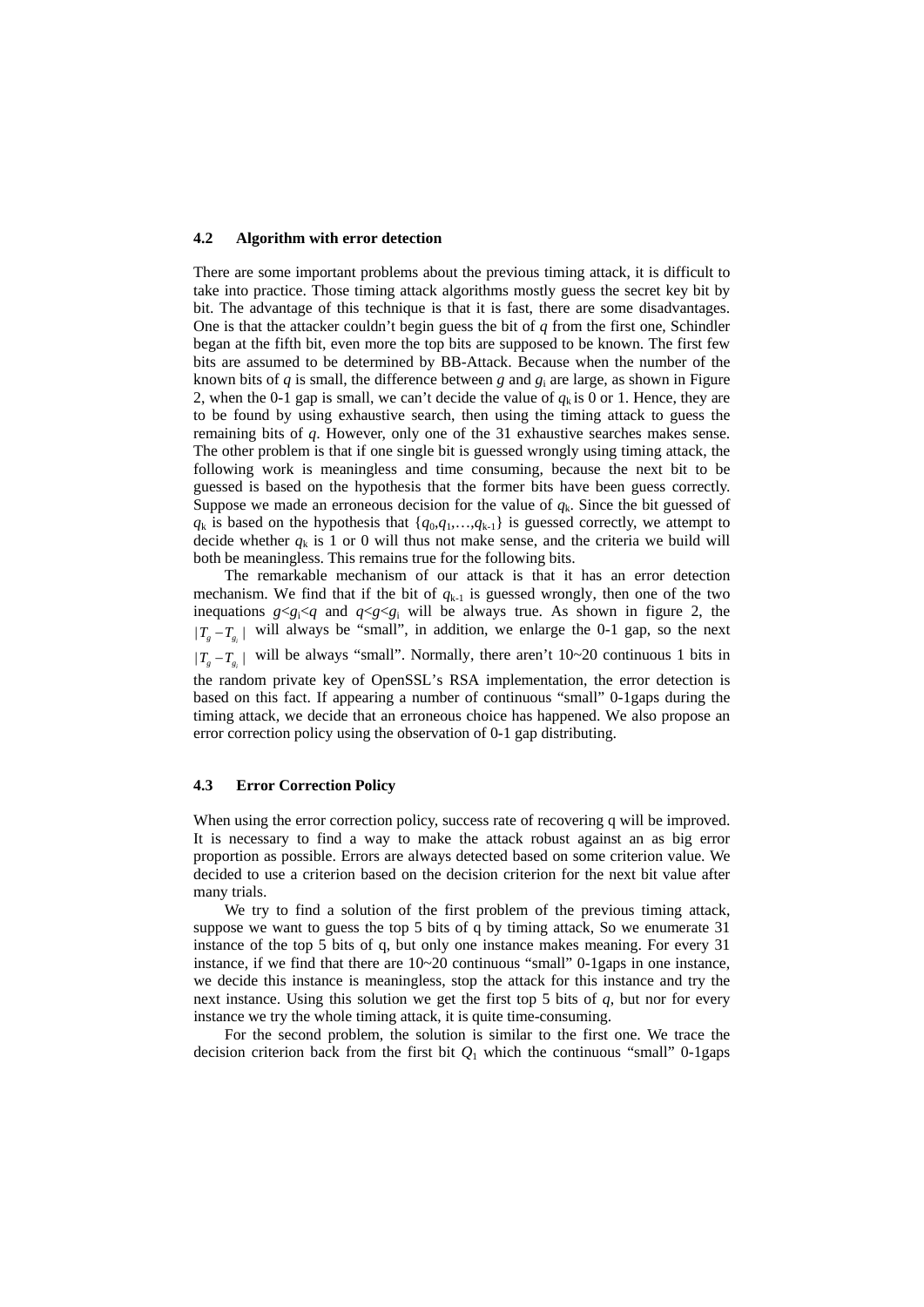start from. And then alter the criteria to change it's value, then the next bit  $Q_2$ 's value,…,until there are not a number of continuous "small" 0-1gaps, but not exhaustive search the instances of a window of bits as the first solution.

Basically, the error correction policy is described as following:

- 1. For  $(2^{k}-1)$  instances of the top k bits of q) {
- 2. For every instance, start by performing the attack until guessing the 20th bit of q, without any correction.<br>3. Get the first
- 20 T value, analyze the with the decision criterion.
- 4. if appear 10~20 continuous "small" 0-1gaps
- 5. we decide this instance is meaningless, and continue next instance.
- 6. else

for( $i=k$ ;  $i$ <the number of guessing bits of  $q_i$ ; $i$ ++) {

i. continue the timing attack as before, and check that whether appearing 10~20 continuous "small" 0-1gaps.

```
ii. If so 
     {
```
}

 $(1)$  Try to correct the value of the bit Q, which the continuous "small" 0-1gaps start from, and try to change the bit value at position  $Q_2$ , then  $Q_{3}$ ,…, repeat the attack, until there are not continuous "small" 0-1gaps.

(2)If there are still continuous "small" 0-1gaps in this way, we conclude the first error occurred before  $Q_i$ , or else q has 10~20 continuous bits which are all 1, but the probability is very small. We thus find the last place, before  $Q_1$  and change the bit value, restart the same process. }

```
Else continue; 
}
```
The above algorithm will try to detect these errors and correct them. Of course, every time the upper half of the bit representation of q is guessed, we can factorize n by applying a lattice-based algorithm, and then get the private key d using calculate  $d=e^{-1}(\text{mod}(p-1)(q-1))$ , check whether it is the right one and stop as soon as the key is found.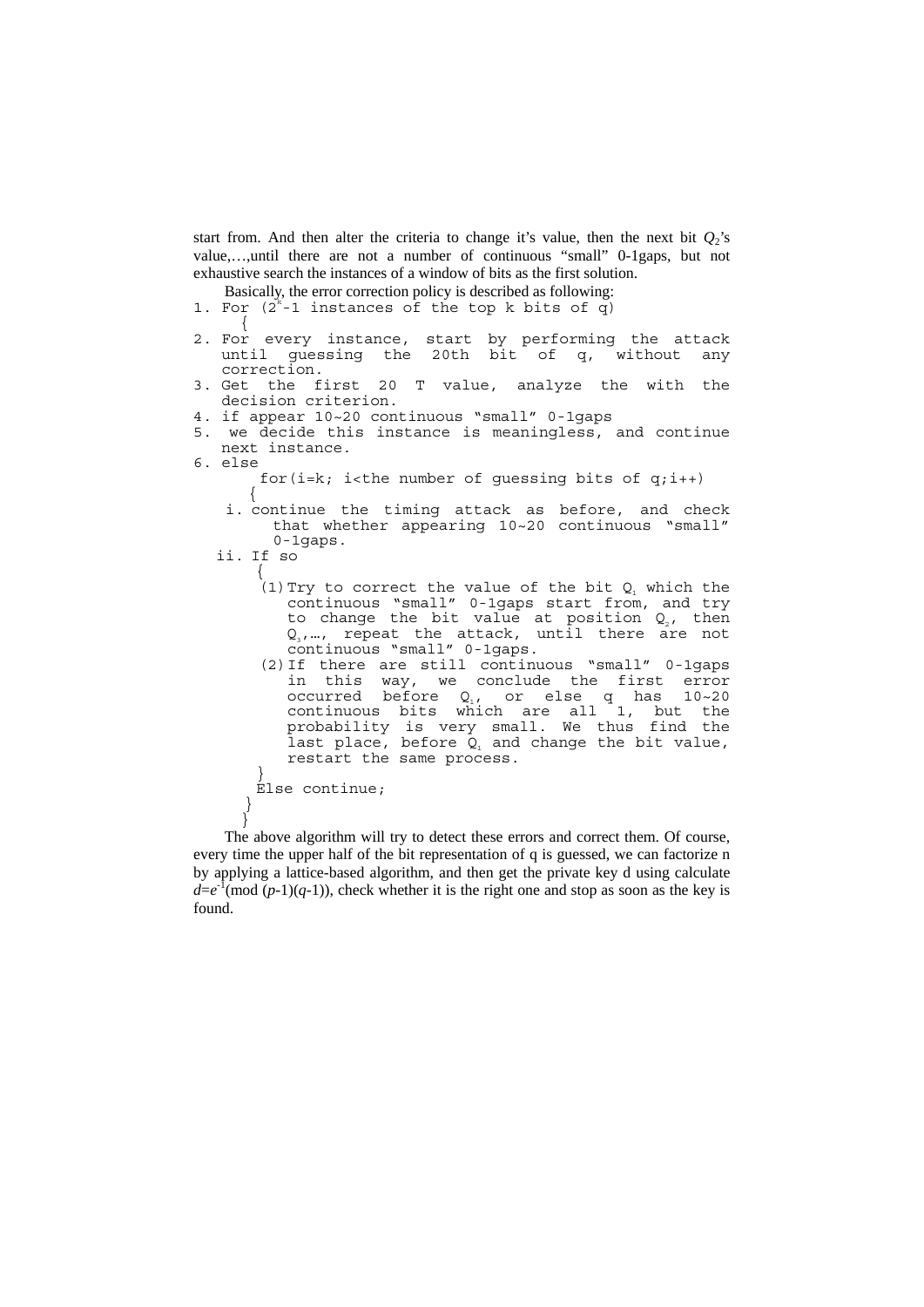## **5 Experimental Results and Complexity Analysis**

## **5.1 Environment configuration**

The same as BB-Attack, we take the OpenSSL as the target of timing attack, but the version of OpenSSL is 0.9.8b [11], All test are run under Linux Fedora on a Intel P4 3.00GHz processor with 1 GB of RAM, using gcc 4.1.2. All RSA keys are generated at random via OpenSSL's key generation routine. The environment configuration of experiment is shown in Table 1.

**Table 1** Environment configuration of Timing attack on RSA-CRT Configuration Item Parameter Operating System Fedora Linux 8 CPU Intel(R) Pentium(R) 4 CPU 3.00GHz Gcc gcc version 4.1.2 Cryptographic Library OpenSSL v0.9.8b

## **5.2 Experimental Results**

Under the environment configuration shown in Table 1, we performed a series of experiments to demonstrate the effectives of our attack on OpenSSL, especially the error detection mechanism of our attack. In order to get the time of decryption accurately, we use the Pentium cycle counter on the attack machine as such a clock, giving a time resolution of 3.0 billion ticks per second. Thus, the decryption time is the cycle counter which is accessible via the "rdtsc" instruction [12], which returns the 64-bit cycle count since the CPU initialization.

Firstly, we repeat BB-Attack, suppose that the top 5 bits of *q* has been know, but we using the T-value which has been introduced in section 2.3, instead of  $|T_a - T_a|$ .

Using the T-value to decide the bit of  $q_k$  is 0 or 1 by a decision criterion. During the experiment, we use a sample size of 7 and a neighborhood size of 300, resulting in 1075200 total queries for BB-Attack on 1024 RSA bits. With these parameters a typical attack approximately 65 minutes in the abstract. We could recover all the bits of *q* by timing attack, but it is not necessary, if we get the upper half of the bit representation of *q*, n could be factorized by applying a lattice-based algorithm [9]. As we suppose that the top 5 bits of *q* has been know, the distribution of T-value of bits guessed of factor *q* from  $6<sup>th</sup>$  to  $106<sup>th</sup>$  is shown in Figure 3.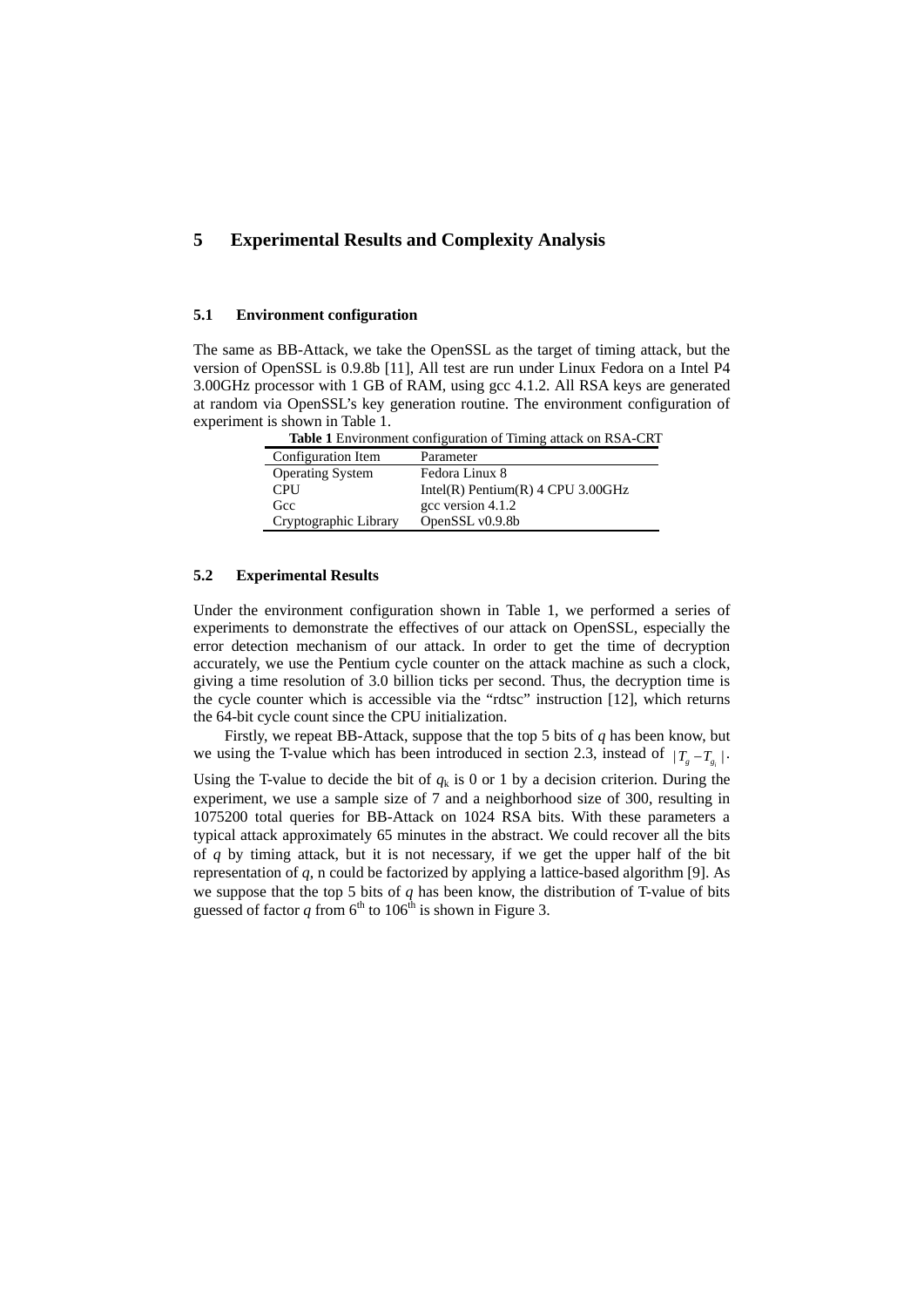





**Figure 4** The distribution of  $|T_g - T_{g_i}|$  of bits guessed of factor q from 6<sup>th</sup> to 106<sup>th</sup>

As shown in Figure 3, Using the decision criterion of T-value 0.04, we can recover the top 106 bits of *q* completely. And the 0-1 gap is about 200% larger in our attack.

In practice, during the timing attack, we performed interprocess attacks, the precision of time decryption may be affected by the noise caused by other process in operation system or the confliction of software and hardware. Clearly, in network timing attacks the noise may be much larger, and hence an attack may become impractical even if it is feasible for an interprocess attack, under the same environmental conditions. The noise may result in an erroneous decision for the value of bit  $q_k$ , affect BB-Attack and Shindler'attack as well. But the previous timing attacks without error correction policy, it is hard to take them in practice. We propose an algorithm for error detection, the result is shown in Figure 5, when the 98<sup>th</sup> bit of  $q$ is guessed wrongly, it is obviously that there are more than 10 continuous "small" 0-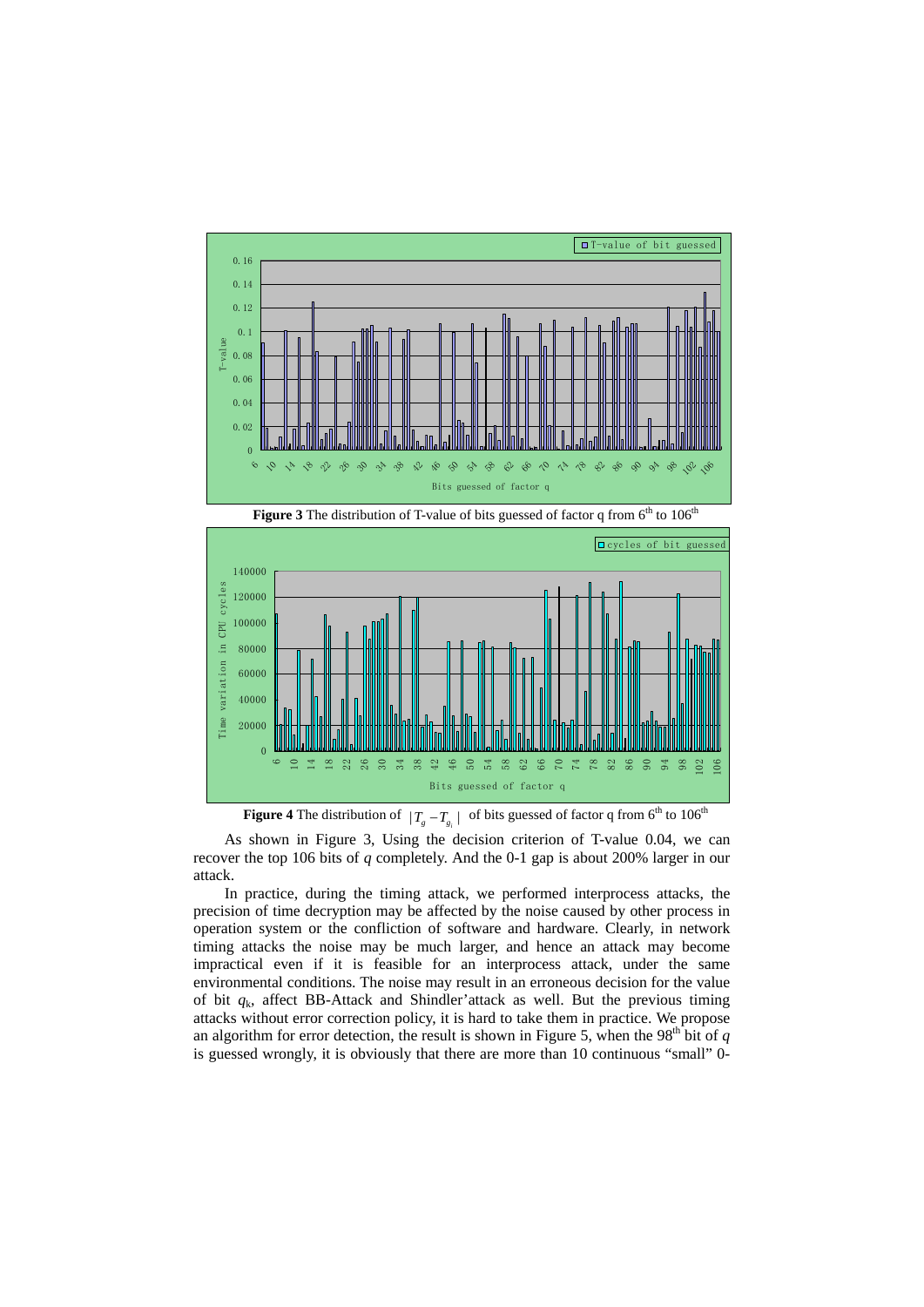1gaps after  $98<sup>th</sup>$ , we can conclude that the  $98<sup>th</sup>$  guessed bit may be wrong, so then we try the error correction policy to correct the erroneous decision. We can try to alter the criteria to be 0.03, so the 98<sup>th</sup> bit of *q* can be guessed as 0 criteria, and continue the attack of 99<sup>th</sup> bit of  $q$ .



**Figure 5** Detection of an error at the  $98<sup>th</sup>$  bit guessed of q for a 1024-bit RSA key There are two things worth about the experiment: Firstly, it can be seen that when we use T-value instead of  $|T_{g} - T_{g}|\right)$ , it can enlarge the 0-1 gaps, making the 0-1 gaps are larger than before, so 0-1 gaps are easy to be distinguished, we improve the precision of decision. Secondly, thanks to the error detection mechanism, we can build an attack model that would be robust against errors and correct them, improving the practice of timing attack.

## **5.3 Complexity Analysis and Comparisons**

We focused on improvements able to improve success rate of recovering a secret key by timing attack. The previous timing attacks are based the on the hypothesis that the top 5 bits of *q* have been know, but how to get the top 5 bits? In fact they are to be found by using exhaustive search, then using the timing attack to guess the remaining bits of *q*. If using the error correction policy, it could reduce the sample size for successfully by a factor about 31 in theory.

The performance of timing attack are highly environment dependent, therefore it is not reliable to compare the figures of two different attacks running on different systems[5]. When we perform the BB-Attack and Shindler'attack in the same environment shown in Table 1, under the precondition that the top 5 bits of *q* have been know, our attack aims to get the bits of  $q$  from  $6<sup>th</sup>$  to 256<sup>th</sup>, and calculate the success rate. For interprocess attacks, the probability for correct guesses is in the rang [91%,96%], and the error guesses mostly happen in the top bit from  $6<sup>th</sup>$  to  $32<sup>th</sup>$  when we attack the 1024 bits RSA key in OpenSSL. In the attack of these bits, we must increase the neighborhood size to reduce the difference between  $g$  and  $g_i$ , the neighborhood is about 500, while it is about 300 for the bits from  $100<sup>th</sup>$  to  $256<sup>th</sup>$ . For network attacks, the probability for correct guesses is lower than above, is in the rang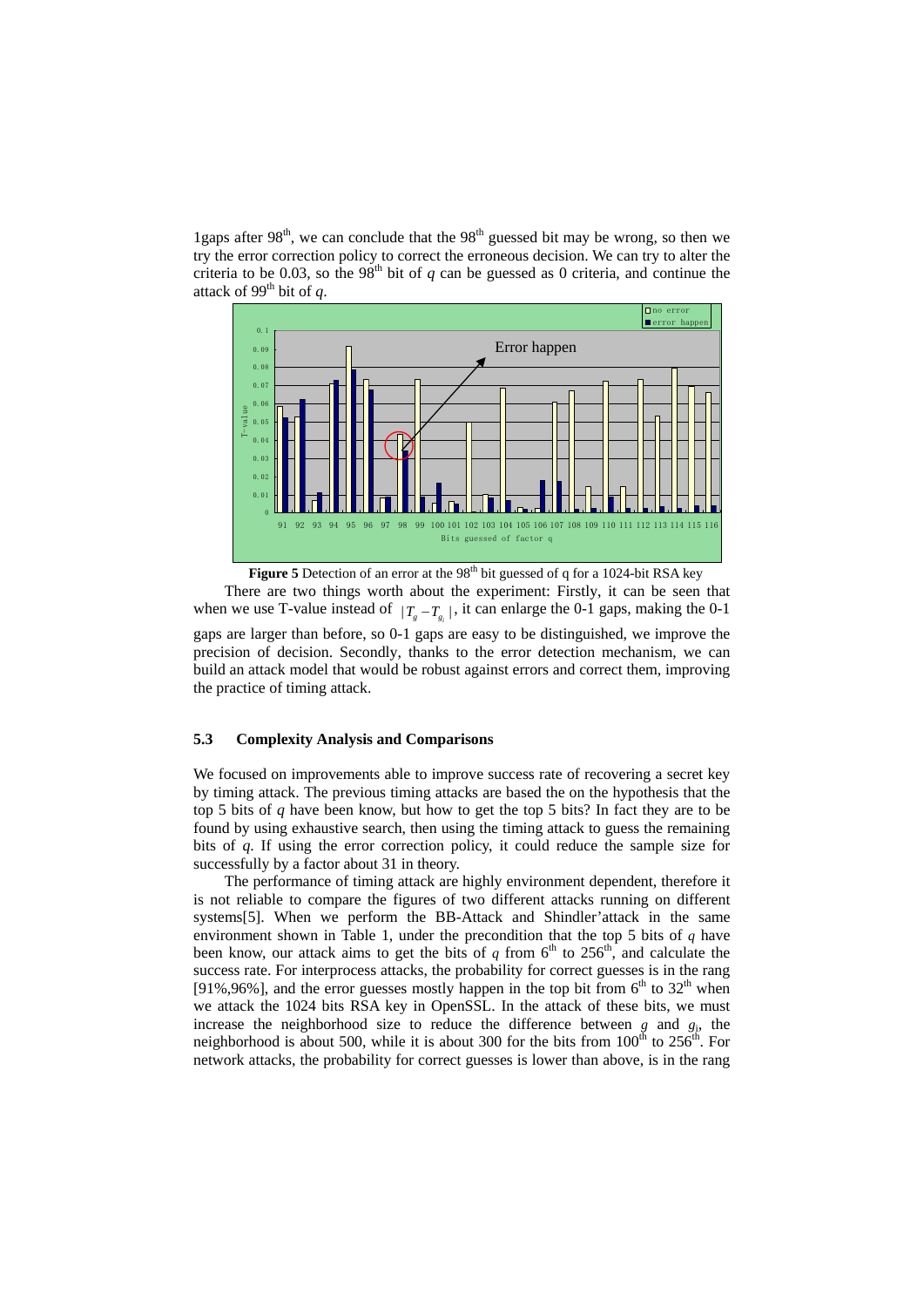[81%,90%], and even lower, with noise caused by network delay times additionally. The success rate of recovering a secret 1024 bits key is shown in Table 2. **Table 2** Success rate of recovering q

| $\frac{1}{2}$ and $\frac{1}{2}$ but $\frac{1}{2}$ and $\frac{1}{2}$ and $\frac{1}{2}$ and $\frac{1}{2}$ and $\frac{1}{2}$ and $\frac{1}{2}$ and $\frac{1}{2}$ and $\frac{1}{2}$ and $\frac{1}{2}$ and $\frac{1}{2}$ and $\frac{1}{2}$ and $\frac{1}{2}$ and $\frac{1}{2}$ and $\frac{1}{2}$ a |                     |            |                  |               |  |
|-----------------------------------------------------------------------------------------------------------------------------------------------------------------------------------------------------------------------------------------------------------------------------------------------|---------------------|------------|------------------|---------------|--|
| Timing Attack                                                                                                                                                                                                                                                                                 | <b>Success Rate</b> |            |                  |               |  |
|                                                                                                                                                                                                                                                                                               | Interprocess attack |            | Network attack   |               |  |
|                                                                                                                                                                                                                                                                                               | Without error       | With error | Without error    | With error    |  |
|                                                                                                                                                                                                                                                                                               | correction          | correction | correction       | correction    |  |
| <b>BB-Attack</b>                                                                                                                                                                                                                                                                              | $91\% - 96\%$       | 99%-100%   | $81\% - 90\%$    | $90\% - 95\%$ |  |
| Shindler'attack                                                                                                                                                                                                                                                                               | $93\% \sim 97\%$    | 99%-100%   | $82\% \sim 90\%$ | 91%-95%       |  |
|                                                                                                                                                                                                                                                                                               |                     |            |                  |               |  |

The Shindler'attack can give an improvement by a factor of more than 5 over BB-Attack[5], but it could not improve the success rate of attack so much. For network attack, as the noise caused by network delay is much large, affecting the time precision badly. With error correction, we make the success rate of recovering q to be 100% indeed, whereas more samples will be need in practice.

## **6 Conclusion**

We have proposed an advanced timing attack on RSA-CRT with error correction policy. Our experimental result shows that using T-test statistical tool, it could enlarge the 0-1 gap to reduce the neighborhood size and improve the precision of decision; most important is that our attack algorithm has an error detection mechanism. This mechanism has been demonstrated in the experiment of timing attack on RSA-CRT of OpenSSL in practice. With error correction, the 1024bits RSA key can be completely recovered in interprocess timing attack in practice.

## **References**

- 1. Paul Kocher. Timing attack on Implementations of Diffie-Hellman, RSA, DSS, and Other systems[A]. Proceedings of Advances in Cryptology-CRYPTO'96, Springer-verlag, 1996:104-113.
- 2. J.-F.Dhem, K.Koeune, P.-A. Leroux, P. Mestre,J.-J.Quisquater and J.-L. Williams. A practical implementation of the timing attack. In proceedings of CARDIS 98, or University Catholique de Louvain, Crypto Group Technical Report.
- 3 W. Schindler.A timing attack against RSA with the Chinese remainder theorem,Proc. of Cryptographic Hardware and Embedded Systems (CHES 2000) (C. Paar, eds.), Springer, 2000, LNCS 1965: 109-124.
- 4. Brumley.D and Boneh.D. Remote timing attacks are practical[J], Proceedings of the 12th Usenix Security Symposium, 2003,4(12):1-14
- 5. Onur Acıic¸mez,Werner Schindler. Improving Brumley and Boneh Timing Attack on Unprotected SSL Implementations Oregon State University Corvallis[A], USA. CCS'05, November 7–11, 2005, Alexandria, Virginia, USA.Copyright 2005 ACM 1595932267/ 05/0011
- 6. A.J. Menezes, P.C. van Oorschot, S.C. Vanstone:Handbook of Applied Cryptography, Boca Raton, CRC Press 1997.
- 7. Montgomery.Peter . Modular multiplication without trial division[J]. Mathematics of Computation, 1985,44(170):519–521